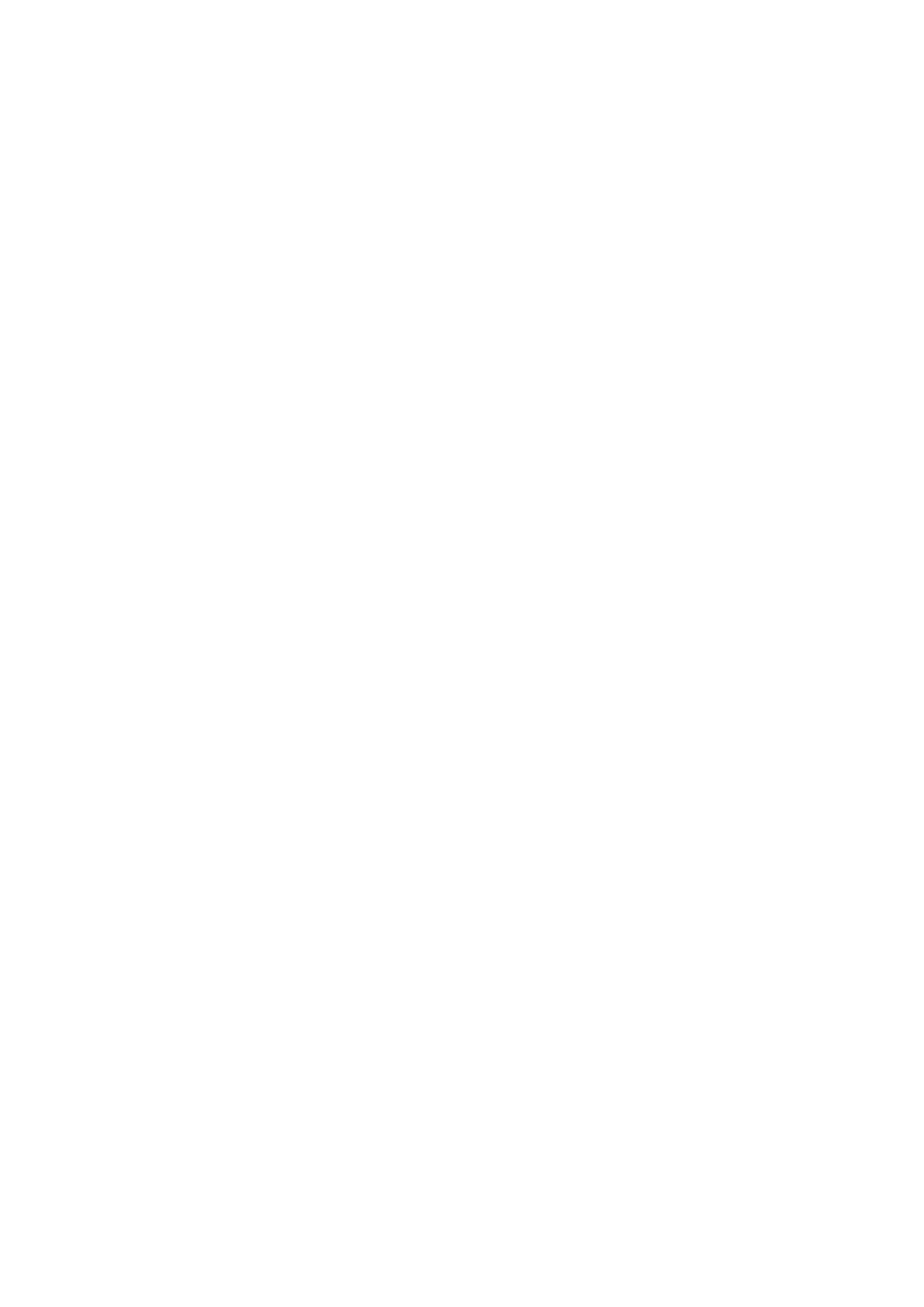## **TORAWLPLUG®**

### PNNNDPLDDWRN

| Index            | <b>WPD</b>     | RĮ         | <b>QNDRI</b> | <b>QQIII</b>      | <b>RERIOL</b> | <b>DDD</b>     | <b>EAN</b>    |
|------------------|----------------|------------|--------------|-------------------|---------------|----------------|---------------|
|                  | [mm]           | [mm]       | [mm]         | [db]              | kg            | kg             |               |
| RT-SDSA-4/110    | 4              | 110        | 50           | 1                 | 0.04          | 22.20          | 5906675114767 |
| RT-SDSA-5/110    | 5              | 110        | 50           | $\mathbf{1}$      | 0.04          | 20.00          | 5906675114774 |
| RT-SDSA-5/160    | 5              | 160        | 100          | $\mathbf{1}$      | 0.04          | 4.20           | 5906675027944 |
| RT-SDSA-5/160B12 | 5              | 160        | 100          | 12                | 0.53          | 2.20           | 5906675335247 |
| RT-SDSA-5/210    | 5              | 210        | 150          | $\mathbf{1}$      | 0.04          | 14.40          | 5906675114781 |
| RT-SDSA-5/310    | 5              | 310        | 250          | $\mathbf{1}$      | 0.06          | 0.06           | 5906675063461 |
| RT-SDSA-5/310B12 | 5              | 310        | 250          | 12                | 0.73          | 7.32           | 5906675063478 |
| RT-SDSA-5/360    | 5              | 360        | 300          | $\mathbf{1}$      | 0.07          | 21.00          | 5906675387086 |
| RT-SDSA-5/460    | 5              | 460        | 400          | 1                 | 0.08          | 0.08           | 5906675114798 |
| RT-SDSA-55/110   | 5.5            | 110        | 50           | 1                 | 0.04          | 25.20          | 5906675422947 |
| RT-SDSA-55/160   | 5.5            | 160        | 100          | 1                 | 0.05          | 4.60           | 5906675026503 |
| RT-SDSA-55/260   | 5.5            | 260        | 200          | $\mathbf{1}$      | 0.04          | 0.04           | 5906675114804 |
| RT-SDSA-55/310   | 5.5            | 310        | 250          | 1                 | 0.06          | 24.00          | 5906675114811 |
| RT-SDSA-55/460   | 5.5            | 460        | 400          | $\mathbf{1}$      | 0.09          | 22.50          | 5906675114828 |
| RT-SDSA-6/110    | 6              | 110        | 50           | $\mathbf{1}$      | 0.04          | 4.20           | 5906675027920 |
| RT-SDSA-6/160    | 6              | 160        | 100          | $\mathbf{1}$      | 0.05          | 48.00          | 5906675026589 |
| RT-SDSA-6/160B12 | 6              | 160        | 100          | 12                | 0.58          | 5.76           | 5906675063539 |
| RT-SDSA-6/210    | 6              | 210        | 150          | $\mathbf{1}$      | 0.05          | 53.00          | 5906675027982 |
| RT-SDSA-6/210B12 | 6              | 210        | 150          | 12                | 0.67          | 1.96           | 5906675335605 |
| RT-SDSA-6/260    | 6              | 260        | 200          | 1                 | 0.06          | 6.40           | 5906675048598 |
| RT-SDSA-6/310    | 6              | 310        | 250          | $\mathbf{1}$      | 0.07          | 17.75          | 5906675335254 |
| RT-SDSA-6/310B12 | 6              | 310        | 250          | 12                | 0.86          | 8.64           | 5906675063485 |
| RT-SDSA-6/360    | 6              | 360        | 300          | 1                 | 0.08          | 20.00          | 5906675387093 |
| RT-SDSA-6/460    | 6              | 460        | 400          | $\mathbf{1}$      | 0.09          | 0.09           | 5906675114835 |
| RT-SDSA-65/110   | 6.5            | 110        | 50           | 1                 | 0.04          | 11.00          | 5906675422954 |
|                  |                |            |              |                   |               |                |               |
| RT-SDSA-65/160   | 6.5<br>6.5     | 160<br>210 | 100<br>150   | $\mathbf{1}$<br>1 | 0.05<br>0.06  | 15.90<br>20.30 | 5906675422961 |
| RT-SDSA-65/210   |                |            |              |                   |               |                | 5906675114842 |
| RT-SDSA-65/260   | 6.5            | 260        | 200          | $\mathbf{1}$      | 0.06          | 18.30          | 5906675114859 |
| RT-SDSA-65/310   | 6.5            | 310        | 250          | 1                 | 0.07          | 17.75          | 5906675114866 |
| RT-SDSA-7/110    | $\overline{7}$ | 110        | 50           | 1                 | 0.04          | 0.04           | 5906675026572 |
| RT-SDSA-7/160    | $\overline{7}$ | 160        | 100          | 1                 | 0.05          | 5.20           | 5906675026565 |
| RT-SDSA-7/210    | $\overline{7}$ | 210        | 150          | 1                 | 0.07          | 6.80           | 5906675421698 |
| RT-SDSA-7/260    | $\overline{7}$ | 260        | 200          | 1                 | 0.08          | 7.80           | 5906675421704 |
| RT-SDSA-7/310    | $\overline{7}$ | 310        | 250          | 1                 | 0.07          | 3.60           | 5906675421711 |
| RT-SDSA-8/110    | 8              | 110        | 50           | 1                 | 0.04          | 4.00           | 5906675026558 |
| RT-SDSA-8/160    | 8              | 160        | 100          | $\mathbf{1}$      | 0.06          | 6.10           | 5906675027951 |
| RT-SDSA-8/160B12 | 8              | 160        | 100          | 12                | 0.70          | 6.96           | 5906675063546 |
| RT-SDSA-8/210    | 8              | 210        | 150          | $\mathbf{1}$      | 0.08          | 7.50           | 5906675027968 |
| RT-SDSA-8/210B12 | 8              | 210        | 150          | 12                | 0.85          | 2.13           | 5906675335612 |
| RT-SDSA-8/260    | 8              | 260        | 200          | $\mathbf{1}$      | 0.08          | 8.30           | 5906675027937 |
| RT-SDSA-8/260B12 | 8              | 260        | 200          | 12                | 1.01          | 2.10           | 5906675335636 |
| RT-SDSA-8/310    | 8              | 310        | 250          | $\mathbf{1}$      | 0.10          | 4.75           | 5906675027975 |
| RT-SDSA-8/310B12 | 8              | 310        | 250          | 12                | 1.15          | 11.52          | 5906675063508 |
| RT-SDSA-8/360    | 8              | 360        | 300          | $\mathbf{1}$      | 0.11          | 21.40          | 5906675387109 |
| RT-SDSA-8/410    | 8              | 410        | 350          | 1                 | 0.14          | 24.66          | 5906675114873 |
| RT-SDSA-8/460    | 8              | 460        | 400          | $\mathbf{1}$      | 0.15          | 24.00          | 5906675114880 |
| RT-SDSA-8/610    | 8              | 610        | 550          | $\mathbf{1}$      | 0.19          | 0.19           | 5906675064468 |
| RT-SDSA-8/1000   | 8              | 1000       | 940          | 1                 | 0.31          | 15.50          | 5906675335261 |
| RT-SDSA-9/160    | 9              | 160        | 100          | 1                 | 0.07          | 24.85          | 5906675114897 |
| RT-SDSA-95/260   | 9.5            | 260        | 200          | $\mathbf{1}$      | 0.09          | 0.09           | 5906675045979 |
| RT-SDSA-95/310   | 9.5            | 310        | 250          | $\mathbf{1}$      | 0.12          | 0.12           | 5906675045986 |
| RT-SDSA-95/410   | 9.5            | 410        | 350          | $\mathbf{1}$      | 0.16          | 0.16           | 5906675045993 |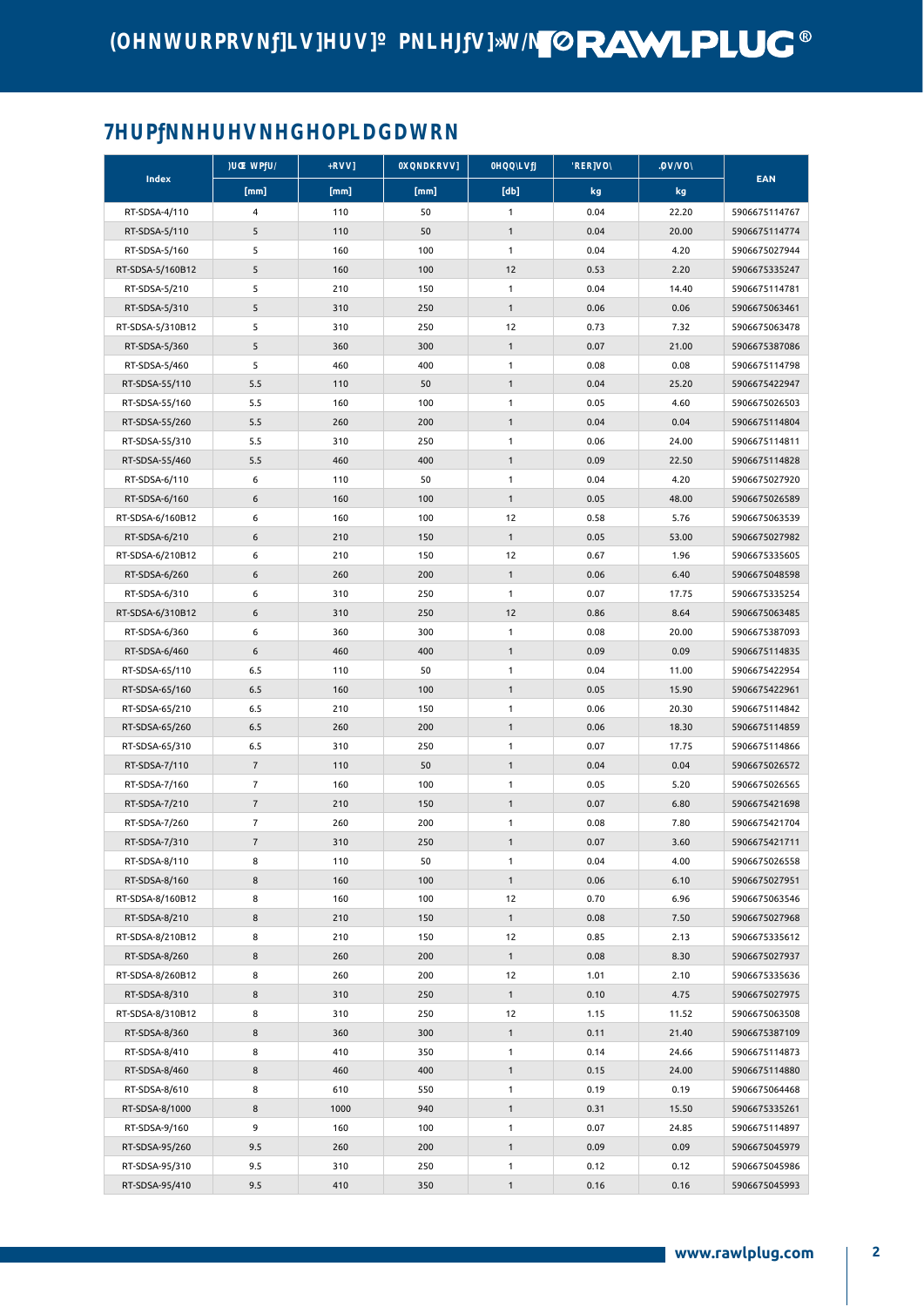# **Elektromos kéziszerszám kiegészítők**

|                   | Fúró átmérő | <b>Hossz</b> | <b>Munkahossz</b> | Mennyiség    | Doboz súly | Külső súly |               |
|-------------------|-------------|--------------|-------------------|--------------|------------|------------|---------------|
|                   | [mm]        | [mm]         | [mm]              | [db]         | kg         | kg         | <b>EAN</b>    |
| RT-SDSA-10/110    | 10          | 110          | 50                | 1            | 0.06       | 17.40      | 5906675026596 |
| RT-SDSA-10/160    | 10          | 160          | 100               | 1            | 0.08       | 7.50       | 5906675026602 |
| RT-SDSA-10/160B12 | 10          | 160          | 100               | 12           | 0.86       | 8.64       | 5906675063553 |
| RT-SDSA-10/210    | 10          | 210          | 150               | $\mathbf{1}$ | 0.10       | 9.60       | 5906675026619 |
| RT-SDSA-10/210B12 | 10          | 210          | 150               | 12           | 1.07       | 1.78       | 5906675335643 |
| RT-SDSA-10/260    | 10          | 260          | 200               | $\mathbf{1}$ | 0.12       | 5.75       | 5906675026626 |
| RT-SDSA-10/260B12 | 10          | 260          | 200               | 12           | 1.28       | 1.93       | 5906675335278 |
| RT-SDSA-10/310    | 10          | 310          | 250               | $\mathbf{1}$ | 0.14       | 22.08      | 5906675028002 |
| RT-SDSA-10/310B12 | 10          | 310          | 250               | 12           | 1.51       | 15.12      | 5906675063515 |
| RT-SDSA-10/360    | 10          | 360          | 300               | $\mathbf{1}$ | 0.14       | 21.00      | 5906675387116 |
| RT-SDSA-10/410    | 10          | 410          | 350               | 1            | 0.16       | 15.50      | 5906675335285 |
| RT-SDSA-10/460    | 10          | 460          | 400               | $\mathbf{1}$ | 0.20       | 23.88      | 5906675114910 |
| RT-SDSA-10/610    | 10          | 610          | 550               | 1            | 0.26       | 23.49      | 5906675114927 |
| RT-SDSA-10/1000   | 10          | 1000         | 940               | $\mathbf{1}$ | 0.54       | 13.50      | 5906675114934 |
| RT-SDSA-11/260    | 11          | 260          | 200               | 1            | 0.13       | 0.13       | 5906675086156 |
| RT-SDSA-11/310    | 11          | 310          | 250               | $\mathbf{1}$ | 0.16       | 0.16       | 5906675086163 |
| RT-SDSA-11/410    | 11          | 410          | 350               | 1            | 0.16       | 0.16       | 5906675086811 |
| RT-SDSA-12/160    | 12          | 160          | 100               | $\mathbf{1}$ | 0.09       | 9.10       | 5906675026633 |
| RT-SDSA-12/210    | 12          | 210          | 150               | 1            | 0.12       | 12.00      | 5906675026640 |
| RT-SDSA-12/260    | 12          | 260          | 200               | $\mathbf{1}$ | 0.14       | 6.90       | 5906675028019 |
| RT-SDSA-12/310    | 12          | 310          | 250               | 1            | 0.16       | 22.12      | 5906675026657 |
| RT-SDSA-12/410    | 12          | 410          | 350               | $\mathbf{1}$ | 0.23       | 22.80      | 5906675335292 |
| RT-SDSA-12/460    | 12          | 460          | 400               | $\mathbf{1}$ | 0.25       | 0.25       | 5906675086149 |
| RT-SDSA-12/610    | 12          | 610          | 550               | 1            | 0.33       | 23.17      | 5906675114958 |
| RT-SDSA-12/1000   | 12          | 1000         | 940               | 1            | 0.54       | 21.60      | 5906675114965 |
| RT-SDSA-13/210    | 13          | 210          | 150               | $\mathbf{1}$ | 0.14       | 27.60      | 5906675389806 |
| RT-SDSA-13/260    | 13          | 260          | 200               | 1            | 0.17       | 27.52      | 5906675389813 |
| RT-SDSA-14/160    | 14          | 160          | 100               | $\mathbf{1}$ | 0.11       | 25.07      | 5906675114972 |
| RT-SDSA-14/210    | 14          | 210          | 150               | 1            | 0.14       | 6.90       | 5906675026664 |
| RT-SDSA-14/260    | 14          | 260          | 200               | $\mathbf{1}$ | 0.17       | 8.60       | 5906675026671 |
| RT-SDSA-14/310    | 14          | 310          | 250               | 1            | 0.20       | 9.75       | 5906675026688 |
| RT-SDSA-14/460    | 14          | 460          | 400               | $\mathbf{1}$ | 0.29       | 22.80      | 5906675026695 |
| RT-SDSA-14/610    | 14          | 610          | 550               | 1            | 0.38       | 22.80      | 5906675115009 |
| RT-SDSA-14/1000   | 14          | 1000         | 940               |              | 0.54       | 0.54       | 5906675115047 |
| RT-SDSA-15/160    | 15          | 160          | 100               | 1            | 0.14       | 24.66      | 5906675115054 |
| RT-SDSA-15/210    | 15          | 210          | 150               | $\mathbf{1}$ | 0.17       | 0.17       | 5906675086828 |
| RT-SDSA-16/160    | 16          | 160          | 100               | 1            | 0.14       | 24.84      | 5906675115061 |
| RT-SDSA-16/210    | 16          | 210          | 150               | $\mathbf{1}$ | 0.18       | 24.78      | 5906675115078 |
| RT-SDSA-16/260    | 16          | 260          | 200               | 1            | 0.20       | 10.20      | 5906675026701 |
| RT-SDSA-16/310    | 16          | 310          | 250               | $\mathbf{1}$ | 0.24       | 12.20      | 5906675026718 |
| RT-SDSA-16/460    | 16          | 460          | 400               | 1            | 0.36       | 17.90      | 5906675026725 |
| RT-SDSA-16/610    | 16          | 610          | 550               | $\mathbf{1}$ | 0.50       | 24.95      | 5906675115085 |
| RT-SDSA-16/1000   | 16          | 1000         | 940               | $\mathbf{1}$ | 0.88       | 22.00      | 5906675115092 |
| RT-SDSA-18/210    |             | 210          |                   |              | 0.22       | 23.87      |               |
|                   | 18          |              | 150               | 1            |            |            | 5906675115108 |
| RT-SDSA-18/260    | 18          | 260          | 200               | 1            | 0.28       | 24.06      | 5906675115115 |
| RT-SDSA-18/310    | 18          | 310          | 250               | 1            | 0.31       | 15.60      | 5906675026732 |
| RT-SDSA-18/460    | 18          | 460          | 400               | 1            | 0.45       | 8.92       | 5906675026749 |
| RT-SDSA-18/610    | 18          | 610          | 550               | $\mathbf{1}$ | 0.66       | 23.14      | 5906675115139 |
| RT-SDSA-18/1000   | 18          | 1000         | 940               | $\mathbf{1}$ | 1.11       | 22.10      | 5906675115146 |
| RT-SDSA-20/210    | 20          | 210          | 150               | $\mathbf{1}$ | 0.27       | 27.00      | 5906675422978 |
| RT-SDSA-20/310    | 20          | 310          | 250               | 1            | 0.37       | 7.34       | 5906675026756 |
| RT-SDSA-20/460    | 20          | 460          | 400               | $\mathbf{1}$ | 0.37       | 7.48       | 5906675026763 |
| RT-SDSA-20/610    | 20          | 610          | 550               | $\mathbf{1}$ | 0.79       | 23.79      | 5906675115153 |
| RT-SDSA-20/1000   | 20          | 1000         | 940               | $\mathbf{1}$ | 1.48       | 22.13      | 5906675423005 |